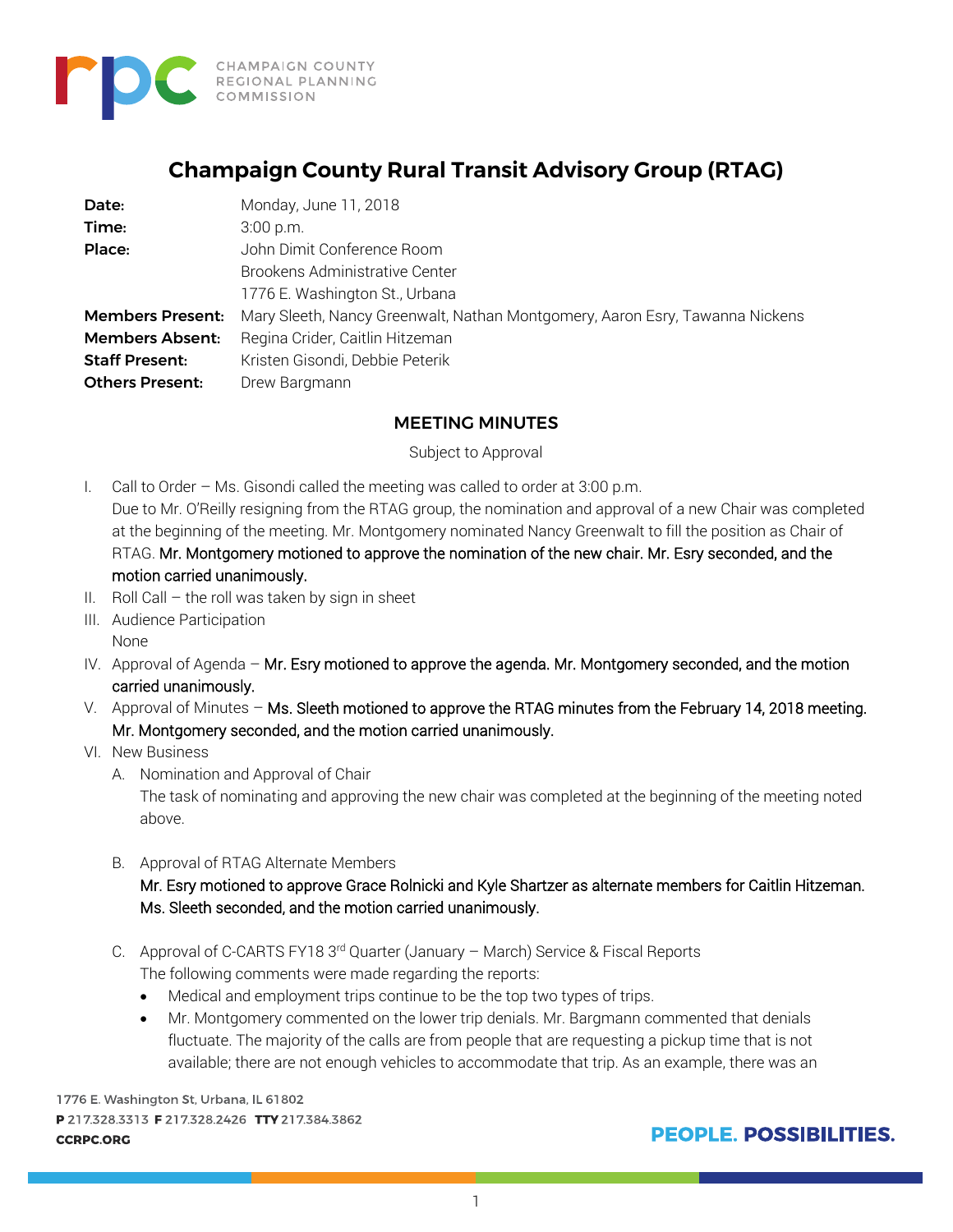

individual that was attempting to line up trips for an entire month, but the time slot requested was at a time that C-CARTS could not provide service. In that case, the requests are recorded as 25 or 30 individual cases of a denial.

- Total trips and average trips have increased slightly. C-CARTS is continuing to see growth in the Rantoul Eagle Express ridership. More trips are available on a daily basis by using the same equipment and the same operators, which will help with efficiency as it continues to fill the need in the community.
- Ms. Sleeth asked for confirmation that a consumer can schedule out a month. Mr. Bargmann commented that people are encouraged to schedule doctor appointments earlier in the month so C-CARTS can accommodate their requests.
- Ms. Greenwalt encouraged C-CARTS and MTD to come and talk with the staff at Promise Health to increase medical appointment requests.
- The fiscal report indicated that 51% of grant funds have been expended.

#### Mr. Montgomery motioned to approve the C-CARTS FY18 3<sup>rd</sup> Quarter (January – March) Service & Fiscal Reports. Mr. Esry seconded, and the motion carried unanimously.

- D. Update on Amendment to State Capital Grant (Grant NO. CAP-14-1060-ILL, Contract No. 4490) Following are some comments made on the discussion of the amendment to the State Capital Grant:
	- C-CARTS staff is currently working with the vendor, CTS Software, on the Trip Master software.
	- Last Thursday, there was a training session held for the program. There are four sessions and the company will come on site.
	- Mr. Bargmann discussed what the \$94,310 portion of the grant funds were used for: The hardware for the vehicles has been received. Each vehicle will have a tablet on board. There is an app that runs from the company. The tablet will show the operator their pickups and drop-offs, and connect through a data package that collects the mileage, and time-stamp. The big advantage of the new software package is that reports will be available. The current procedure has been to use paper and excel spreadsheets to record data.
	- Mr. Montgomery asked if the software would provide tracking of the vehicles. Mr. Bargmann indicated that the dispatchers in the office will have the ability to see where a vehicle is located. A map is also available for the operators should they get lost.
	- There is also an interactive voice response system that will be available. Calls will be sent out to the consumers the night before as a reminder of the trip they have scheduled the next day, and also, alert the rider that the driver will be arriving to pick them up momentarily.
	- Mr. Montgomery inquired why there are 14 units of mounts and chargers, but only ten tablets for the 14 vehicles. Mr. Bargmann commented that even there are 14 vehicles, not all vehicles are out at the same time due to repairs or being held in case a back-up is needed. On a given day, eight vehicles are out.
- E. Update on Revision to Intergovernmental Agreement between Champaign County and CUMTD
	- The agreement was updated to reflect the change in allocated cost per hour. Mr. Bargmann clarified that the hourly rate is for vehicle maintenance and vehicle service.

1776 E. Washington St, Urbana, IL 61802 P 217.328.3313 F 217.328.2426 TTY 217.384.3862 **CCRPC.ORG** 

## **PEOPLE, POSSIBILITIES.**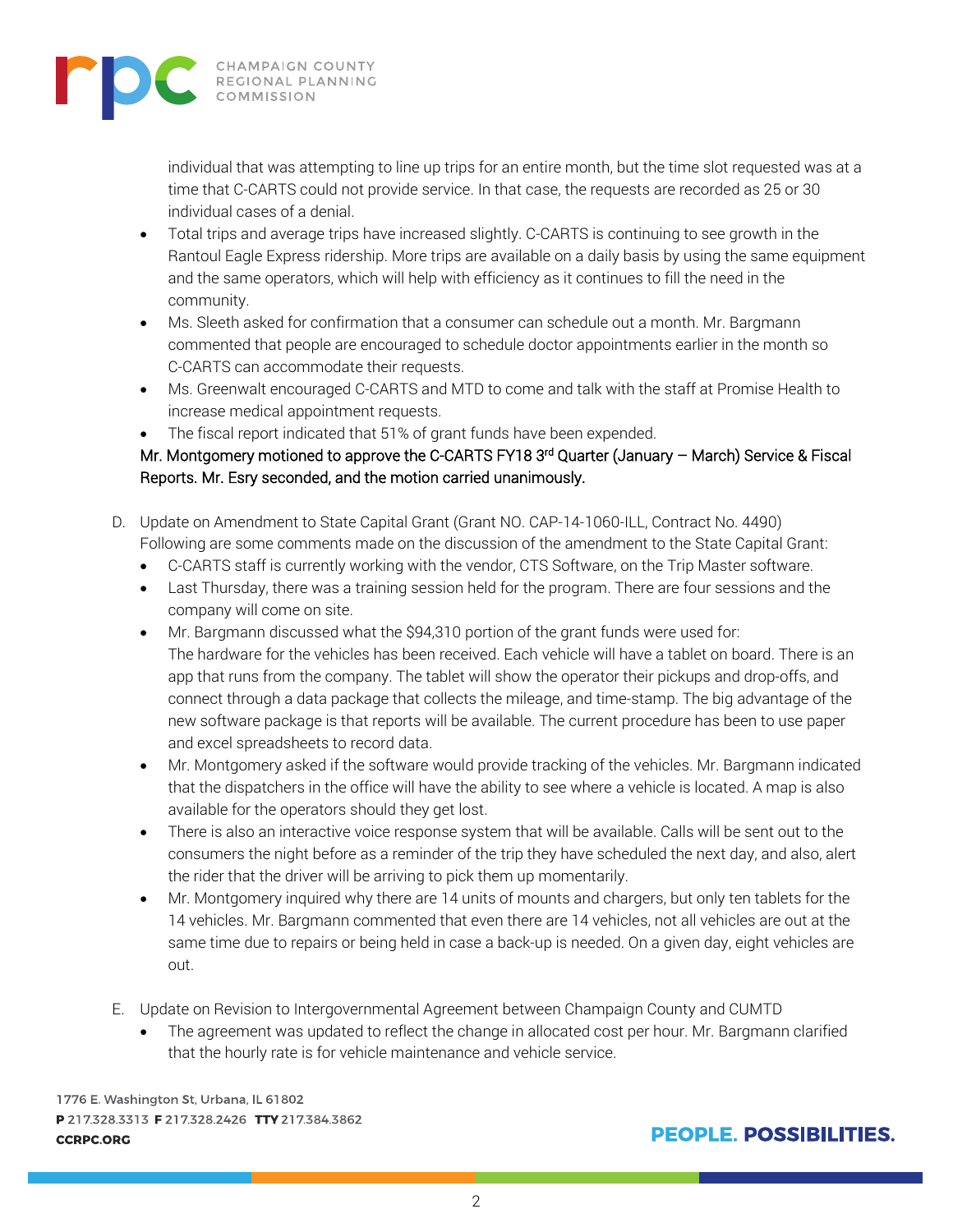

- C-CARTS is reimbursed 65% from the state, and charging 35% to customer.
- Line items in Exhibit B were changed from "March 1, 2017 through June 30, 2018" to "July 1, 2018 through June 30, 2020."
- Payment for furniture was removed as the furniture has been paid off.
- The monthly rent total has changed from \$2,699.28/month to \$2,001.05/month.
- F. Update on Revision to C-CARTS Title VI
	- The original title was last updated in July, 2014, and reflected CRIS as the operator instead of MTD.
	- Language was added to the Title VI Complaint Procedures: "and including 'sex' under FHWA regulations."
	- Citizens can file complaints directly with FTA.
	- The ACS 5-Year Estimate table was updated to reflect 2016 data.
	- A contact person and information was added.
	- The service area map and transit fares were updated.
- G. Update on FY2019 DOAP & 5311 Grant Applications

The grant application, which must be approved by the County Board, was submitted in April and included the following information:

- Projected ridership and vehicle miles
- Coordination within the community
- System fares, level of service, and structure
- Any changes for the fiscal year
- Ms. Gisondi presented a table showing the breakdown of what was applied for last year. The total FY2018 Budget was \$896,256 and FY2019 \$913,562.
- H. Update on Rantoul Service & Outreach Efforts

The following comments were made:

- Ridership in April of 2017 was 309. April 2018 ridership was 935.
- The staff feels that the word is getting out around the community. There have been inquiry calls on how the C-CARTS service works.
- April was the first month where there were more riders on the deviated fixed route than the door-todoor pickup service.
- The door-to-door service begins at 8:15 a.m. after the deviated fixed route service has ended.
- Ms. Greenwalt commented on a previous discussion at an RTAG meeting where the Village of Rantoul was less interested in the service, and a change in leadership was made. She inquired if the Village of Rantoul is being updated on the ridership numbers. Mr. Bargmann commented that a ridership report is sent to the Village of Rantoul on a month-to-month basis.
- A large ad campaign was held in May. The ad campaign included radio spots that promoted the service, yard signs were installed next to the bus stops, and ads run in the Rantoul Press town newspaper.

1776 E. Washington St, Urbana, IL 61802 P 217.328.3313 F 217.328.2426 TTY 217.384.3862 **CCRPC.ORG**